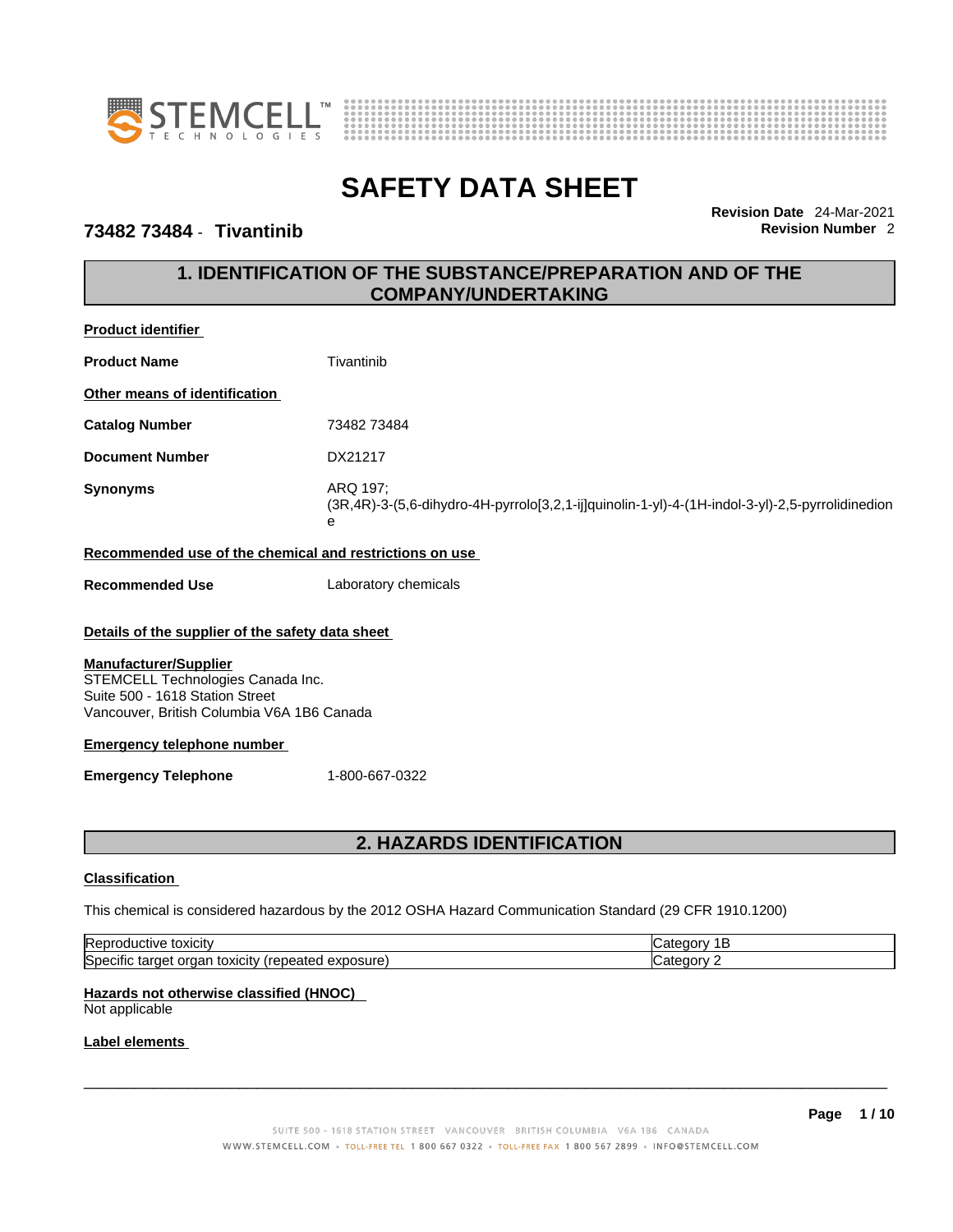



\_\_\_\_\_\_\_\_\_\_\_\_\_\_\_\_\_\_\_\_\_\_\_\_\_\_\_\_\_\_\_\_\_\_\_\_\_\_\_\_\_\_\_\_\_\_\_\_\_\_\_\_\_\_\_\_\_\_\_\_\_\_\_\_\_\_\_\_\_\_\_\_\_\_\_\_\_\_\_\_\_\_\_\_\_\_\_\_\_\_\_\_\_ **Revision Date** 24-Mar-2021

## **73482 73484** - **Tivantinib Revision Number** 2

# **Danger Hazard statements**  May damage fertility or the unborn child May cause damage to organs through prolonged or repeated exposure **Appearance** Crystalline **Physical state** Solid **Odor** No data available

**Precautionary Statements - Prevention**

Obtain special instructions before use Do not handle until all safety precautions have been read and understood Wear protective gloves/protective clothing/eye protection/face protection Do not breathe dust/fume/gas/mist/vapors/spray

### **Precautionary statements - Response**

IF exposed or concerned: Get medical advice/attention

### **Precautionary Statements - Storage**

Store locked up

### **Precautionary Statements - Disposal**

Dispose of contents/container to an approved waste disposal plant

### **Other Information**

Not applicable

**Unknown acute toxicity** 100 % of the mixture consists of ingredient(s) of unknown toxicity

100 % of the mixture consists of ingredient(s) of unknown acute oral toxicity

100 % of the mixture consists of ingredient(s) of unknown acute dermal toxicity

100 % of the mixture consists of ingredient(s) of unknown acute inhalation toxicity (gas)

100 % of the mixture consists of ingredient(s) of unknown acute inhalation toxicity (vapor)

100 % of the mixture consists of ingredient(s) of unknown acute inhalation toxicity (dust/mist)

# **3. COMPOSITION/INFORMATION ON INGREDIENTS**

### **Substance**

**Synonyms** ARQ 197;.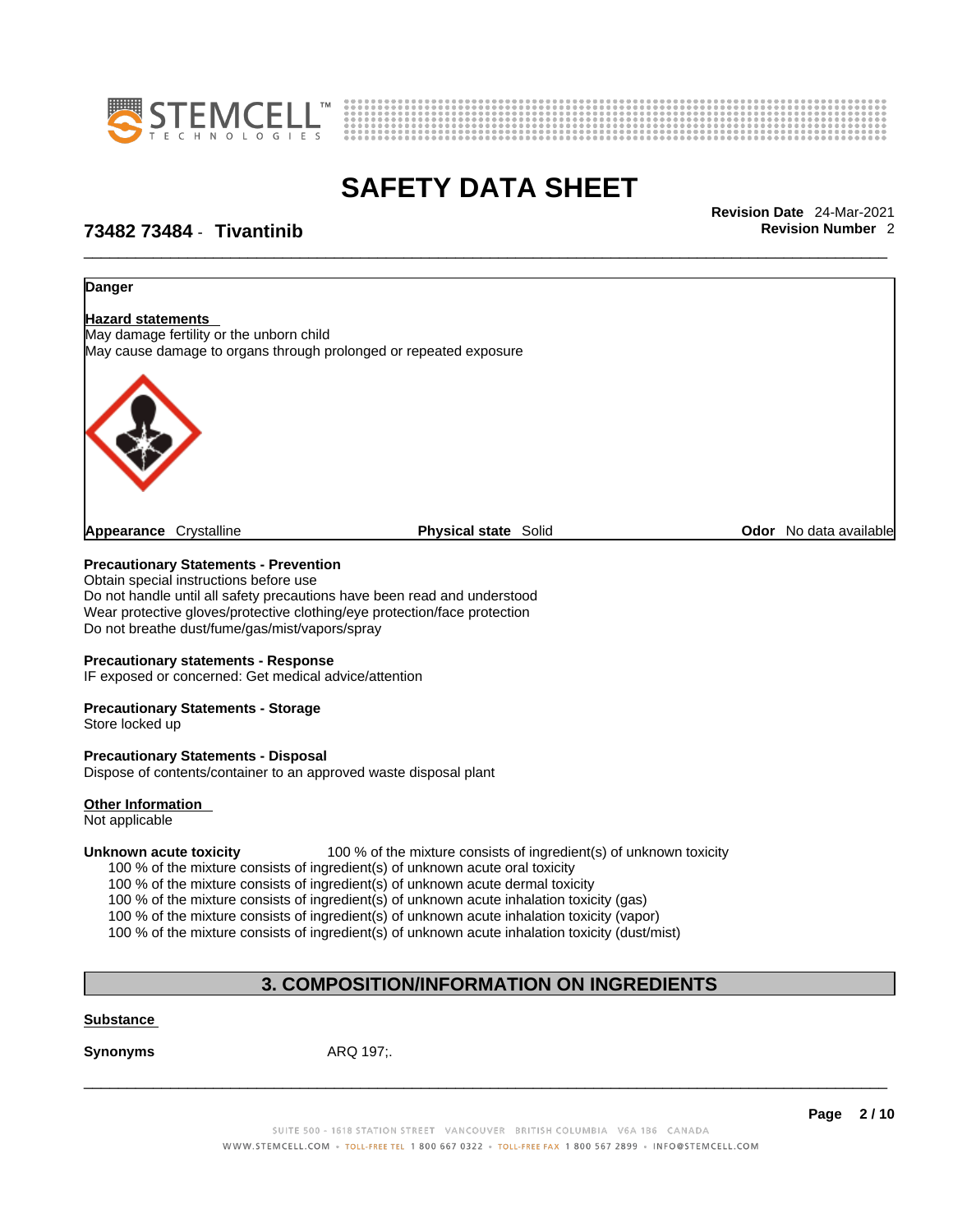



\_\_\_\_\_\_\_\_\_\_\_\_\_\_\_\_\_\_\_\_\_\_\_\_\_\_\_\_\_\_\_\_\_\_\_\_\_\_\_\_\_\_\_\_\_\_\_\_\_\_\_\_\_\_\_\_\_\_\_\_\_\_\_\_\_\_\_\_\_\_\_\_\_\_\_\_\_\_\_\_\_\_\_\_\_\_\_\_\_\_\_\_\_ **Revision Date** 24-Mar-2021

## **73482 73484** - **Tivantinib Revision Number** 2

(3R,4R)-3-(5,6-dihydro-4H-pyrrolo[3,2,1-ij]quinolin-1-yl)-4-(1H-indol-3-yl)-2,5-pyrrolidinedion

| Chemical name                                                   | CAS No.     | Weight-% |
|-----------------------------------------------------------------|-------------|----------|
| $ (3R.4R) - 3 - (1 - azatricyclo[6.3.1.04, 12]dodeca-2.4.6.8 )$ | 905854-02-6 | 100      |
| $(12)$ -tetraen-3-yl)-4- $(1H$ -indol-3-yl)pyrrolidine-2,5-di   |             |          |
| one                                                             |             |          |

\*The exact percentage (concentration) of composition has been withheld as a trade secret.

e.

## **4. FIRST AID MEASURES**

### **Description of first aid measures**

| <b>General advice</b> | Show this safety data sheet to the doctor in attendance.                                                                |
|-----------------------|-------------------------------------------------------------------------------------------------------------------------|
| <b>Inhalation</b>     | Remove to fresh air.                                                                                                    |
| Eye contact           | Rinse thoroughly with plenty of water for at least 15 minutes, lifting lower and upper eyelids.<br>Consult a physician. |
| <b>Skin contact</b>   | Wash skin with soap and water.                                                                                          |
| <b>Ingestion</b>      | Clean mouth with water and drink afterwards plenty of water.                                                            |

### **Most important symptoms and effects, both acute and delayed**

| Symptoms | No information available. |
|----------|---------------------------|
|----------|---------------------------|

### **Indication of any immediate medical attention and special treatment needed**

**Note to physicians** Treat symptomatically.

## **5. FIRE-FIGHTING MEASURES**

| <b>Suitable Extinguishing Media</b>           | Use extinguishing measures that are appropriate to local circumstances and the<br>surrounding environment. |
|-----------------------------------------------|------------------------------------------------------------------------------------------------------------|
| Unsuitable extinguishing media                | CAUTION: Use of water spray when fighting fire may be inefficient.                                         |
| Specific hazards arising from the<br>chemical | No information available.                                                                                  |

**Explosion data**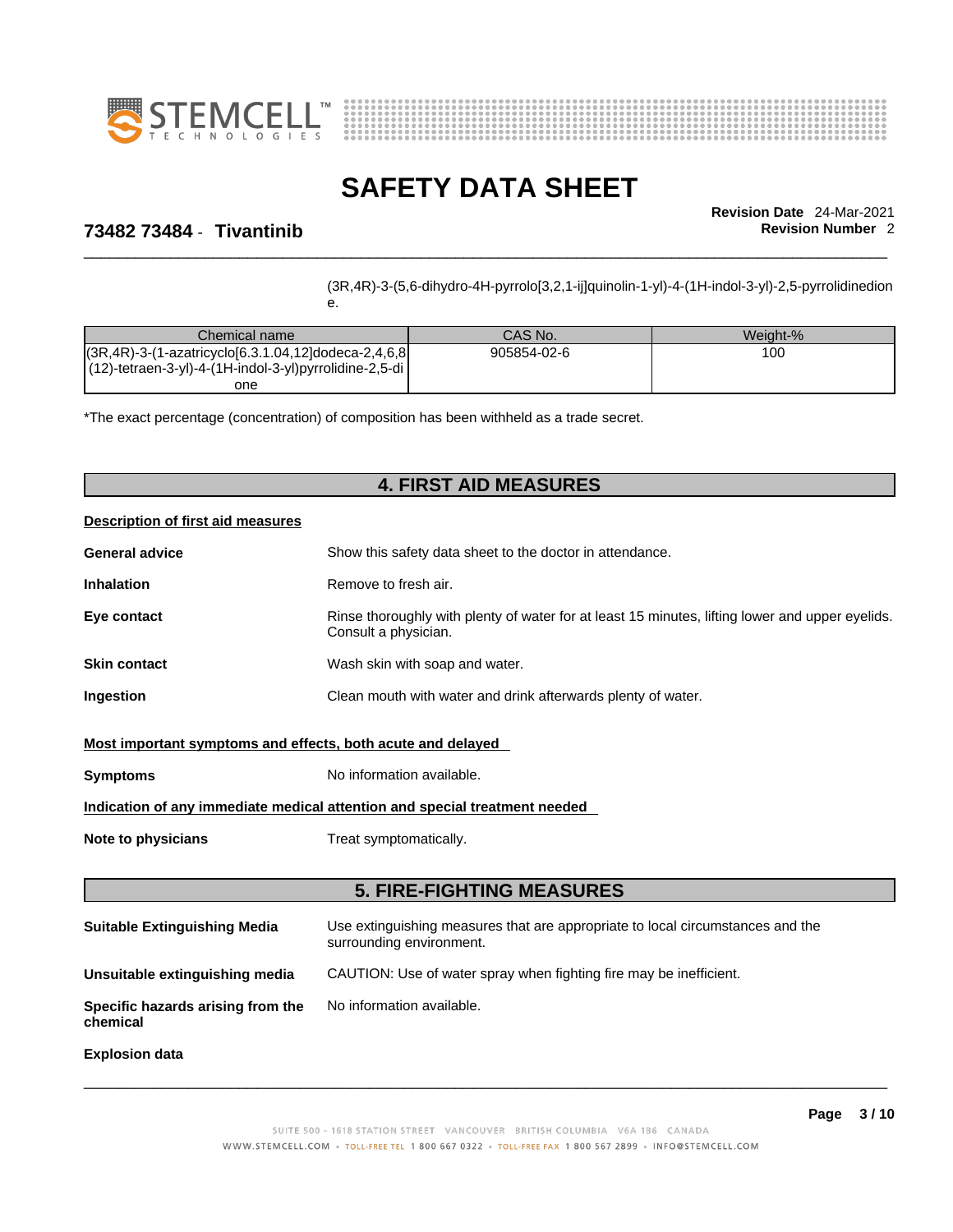



\_\_\_\_\_\_\_\_\_\_\_\_\_\_\_\_\_\_\_\_\_\_\_\_\_\_\_\_\_\_\_\_\_\_\_\_\_\_\_\_\_\_\_\_\_\_\_\_\_\_\_\_\_\_\_\_\_\_\_\_\_\_\_\_\_\_\_\_\_\_\_\_\_\_\_\_\_\_\_\_\_\_\_\_\_\_\_\_\_\_\_\_\_ **Revision Date** 24-Mar-2021

## **73482 73484** - **Tivantinib Revision Number** 2

**Sensitivity to Mechanical Impact** None. **Sensitivity to Static Discharge** None.

**Special protective equipment for fire-fighters**

Firefighters should wear self-contained breathing apparatus and full firefighting turnout gear. Use personal protection equipment.

## **6. ACCIDENTAL RELEASE MEASURES**

| Personal precautions, protective equipment and emergency procedures |                                                                                                                  |  |
|---------------------------------------------------------------------|------------------------------------------------------------------------------------------------------------------|--|
| <b>Personal precautions</b>                                         | Ensure adequate ventilation. Use personal protective equipment as required. Evacuate<br>personnel to safe areas. |  |
| <b>Other Information</b>                                            | Refer to protective measures listed in Sections 7 and 8.                                                         |  |
| <b>Environmental precautions</b>                                    |                                                                                                                  |  |
| <b>Environmental precautions</b>                                    | See Section 12 for additional Ecological Information.                                                            |  |
| Methods and material for containment and cleaning up                |                                                                                                                  |  |
| <b>Methods for containment</b>                                      | Prevent further leakage or spillage if safe to do so.                                                            |  |
| Methods for cleaning up                                             | Pick up and transfer to properly labeled containers.                                                             |  |
| <b>Prevention of secondary hazards</b>                              | Clean contaminated objects and areas thoroughly observing environmental regulations.                             |  |

# **7. HANDLING AND STORAGE**

| <b>Precautions for safe handling</b>                         |                                                                                                                                                                                                                                                  |
|--------------------------------------------------------------|--------------------------------------------------------------------------------------------------------------------------------------------------------------------------------------------------------------------------------------------------|
| Advice on safe handling                                      | Handle in accordance with good industrial hygiene and safety practice. Avoid contact with<br>skin, eyes or clothing. Do not eat, drink or smoke when using this product. Remove<br>contaminated clothing and shoes. Ensure adequate ventilation. |
| Conditions for safe storage, including any incompatibilities |                                                                                                                                                                                                                                                  |
| <b>Storage Conditions</b>                                    | Store in accordance with information listed on the Product Information Sheet (PIS).                                                                                                                                                              |

# **8. EXPOSURE CONTROLS/PERSONAL PROTECTION**

 $\_$  ,  $\_$  ,  $\_$  ,  $\_$  ,  $\_$  ,  $\_$  ,  $\_$  ,  $\_$  ,  $\_$  ,  $\_$  ,  $\_$  ,  $\_$  ,  $\_$  ,  $\_$  ,  $\_$  ,  $\_$  ,  $\_$  ,  $\_$  ,  $\_$  ,  $\_$  ,  $\_$  ,  $\_$  ,  $\_$  ,  $\_$  ,  $\_$  ,  $\_$  ,  $\_$  ,  $\_$  ,  $\_$  ,  $\_$  ,  $\_$  ,  $\_$  ,  $\_$  ,  $\_$  ,  $\_$  ,  $\_$  ,  $\_$  ,

### **Control parameters**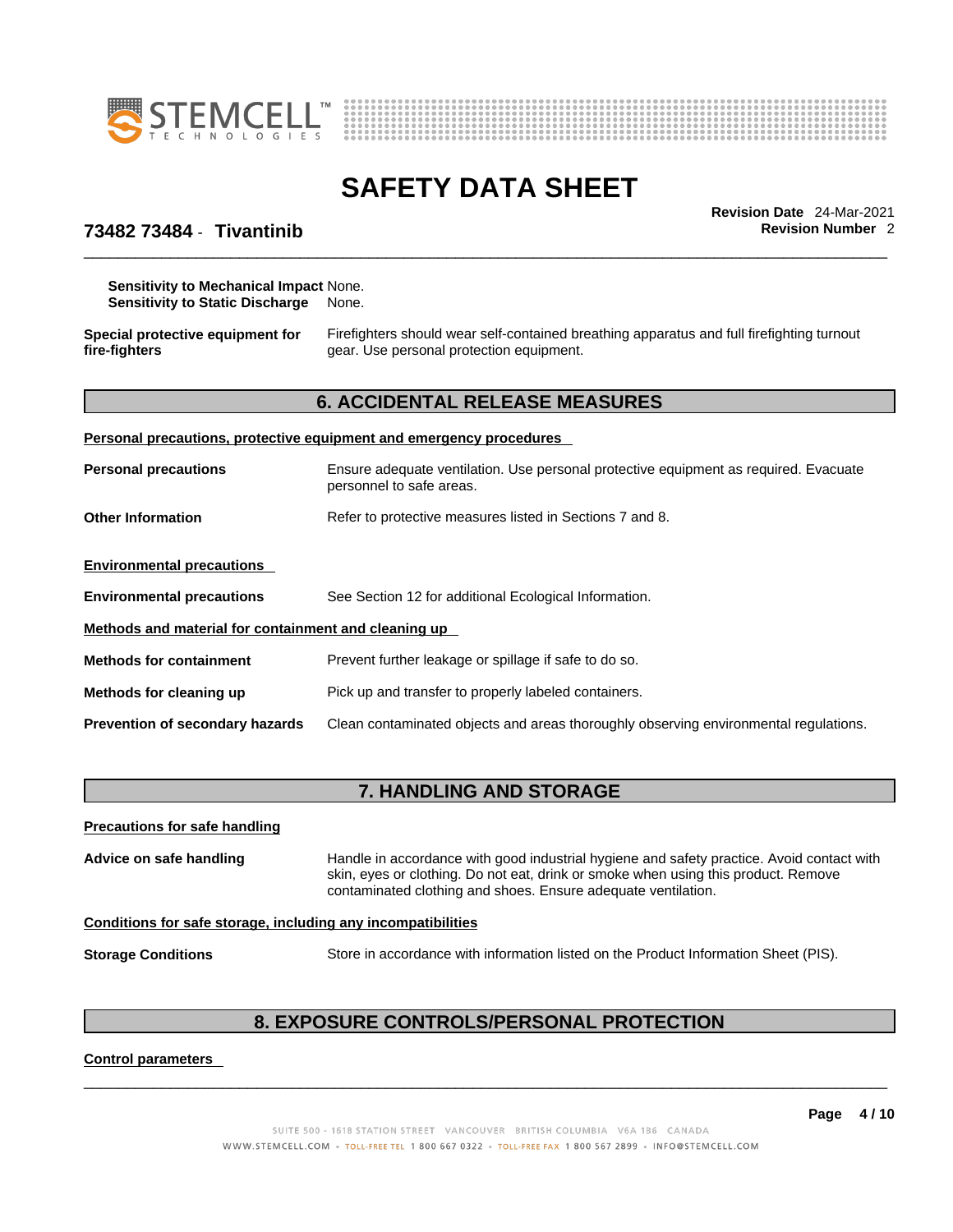



\_\_\_\_\_\_\_\_\_\_\_\_\_\_\_\_\_\_\_\_\_\_\_\_\_\_\_\_\_\_\_\_\_\_\_\_\_\_\_\_\_\_\_\_\_\_\_\_\_\_\_\_\_\_\_\_\_\_\_\_\_\_\_\_\_\_\_\_\_\_\_\_\_\_\_\_\_\_\_\_\_\_\_\_\_\_\_\_\_\_\_\_\_ **Revision Date** 24-Mar-2021

## **73482 73484** - **Tivantinib Revision Number** 2

| The following ingredients are the only ingredients of the product above the cut-off level (or<br>level that contributes to the hazard classification of the mixture) which have an exposure<br>limit applicable in the region for which this safety data sheet is intended or other<br>recommended limit. At this time, the other relevant constituents have no known exposure<br>limits from the sources listed here.<br><b>Showers</b><br>Eyewash stations<br>Ventilation systems.<br>Individual protection measures, such as personal protective equipment<br>No special protective equipment required.<br>Wear suitable gloves.<br>Wear suitable protective clothing.<br>No protective equipment is needed under normal use conditions. If exposure limits are<br>exceeded or irritation is experienced, ventilation and evacuation may be required.<br>Do not eat, drink or smoke when using this product. Wash hands before breaks and<br>immediately after handling the product. |                                         |  |
|-----------------------------------------------------------------------------------------------------------------------------------------------------------------------------------------------------------------------------------------------------------------------------------------------------------------------------------------------------------------------------------------------------------------------------------------------------------------------------------------------------------------------------------------------------------------------------------------------------------------------------------------------------------------------------------------------------------------------------------------------------------------------------------------------------------------------------------------------------------------------------------------------------------------------------------------------------------------------------------------|-----------------------------------------|--|
|                                                                                                                                                                                                                                                                                                                                                                                                                                                                                                                                                                                                                                                                                                                                                                                                                                                                                                                                                                                         | <b>Exposure Limits</b>                  |  |
|                                                                                                                                                                                                                                                                                                                                                                                                                                                                                                                                                                                                                                                                                                                                                                                                                                                                                                                                                                                         | <b>Appropriate engineering controls</b> |  |
|                                                                                                                                                                                                                                                                                                                                                                                                                                                                                                                                                                                                                                                                                                                                                                                                                                                                                                                                                                                         | <b>Engineering controls</b>             |  |
|                                                                                                                                                                                                                                                                                                                                                                                                                                                                                                                                                                                                                                                                                                                                                                                                                                                                                                                                                                                         |                                         |  |
|                                                                                                                                                                                                                                                                                                                                                                                                                                                                                                                                                                                                                                                                                                                                                                                                                                                                                                                                                                                         | <b>Eye/face protection</b>              |  |
|                                                                                                                                                                                                                                                                                                                                                                                                                                                                                                                                                                                                                                                                                                                                                                                                                                                                                                                                                                                         | <b>Hand protection</b>                  |  |
|                                                                                                                                                                                                                                                                                                                                                                                                                                                                                                                                                                                                                                                                                                                                                                                                                                                                                                                                                                                         | Skin and body protection                |  |
|                                                                                                                                                                                                                                                                                                                                                                                                                                                                                                                                                                                                                                                                                                                                                                                                                                                                                                                                                                                         | <b>Respiratory protection</b>           |  |
|                                                                                                                                                                                                                                                                                                                                                                                                                                                                                                                                                                                                                                                                                                                                                                                                                                                                                                                                                                                         | General hygiene considerations          |  |

# **9. PHYSICAL AND CHEMICAL PROPERTIES**

### **Information on basic physical and chemical properties**

**Physical state**<br> **Appearance** Solid Crystalline Appearance<br>Color **Odor**<br> **Odor threshold**<br> **Odor threshold CODE** 

**Property**<br> **Property**<br> **PH**<br> **Remarks** • **Method**<br> **Remarks** • **Method**<br> **Remarks** • **Method**<br> **Remarks** • **Method Melting point / freezing point** No data available None known **Boiling point / boiling range Modata available None Known None known Flash point** No data available None known **Evaporation rate Reserve Accord No data available Mone known** None known **Flammability (solid, gas)** No data available None Known None known

**Color Color Color Color Color Color Color Color Color Color Color No** data available **No data available** 

**No data available**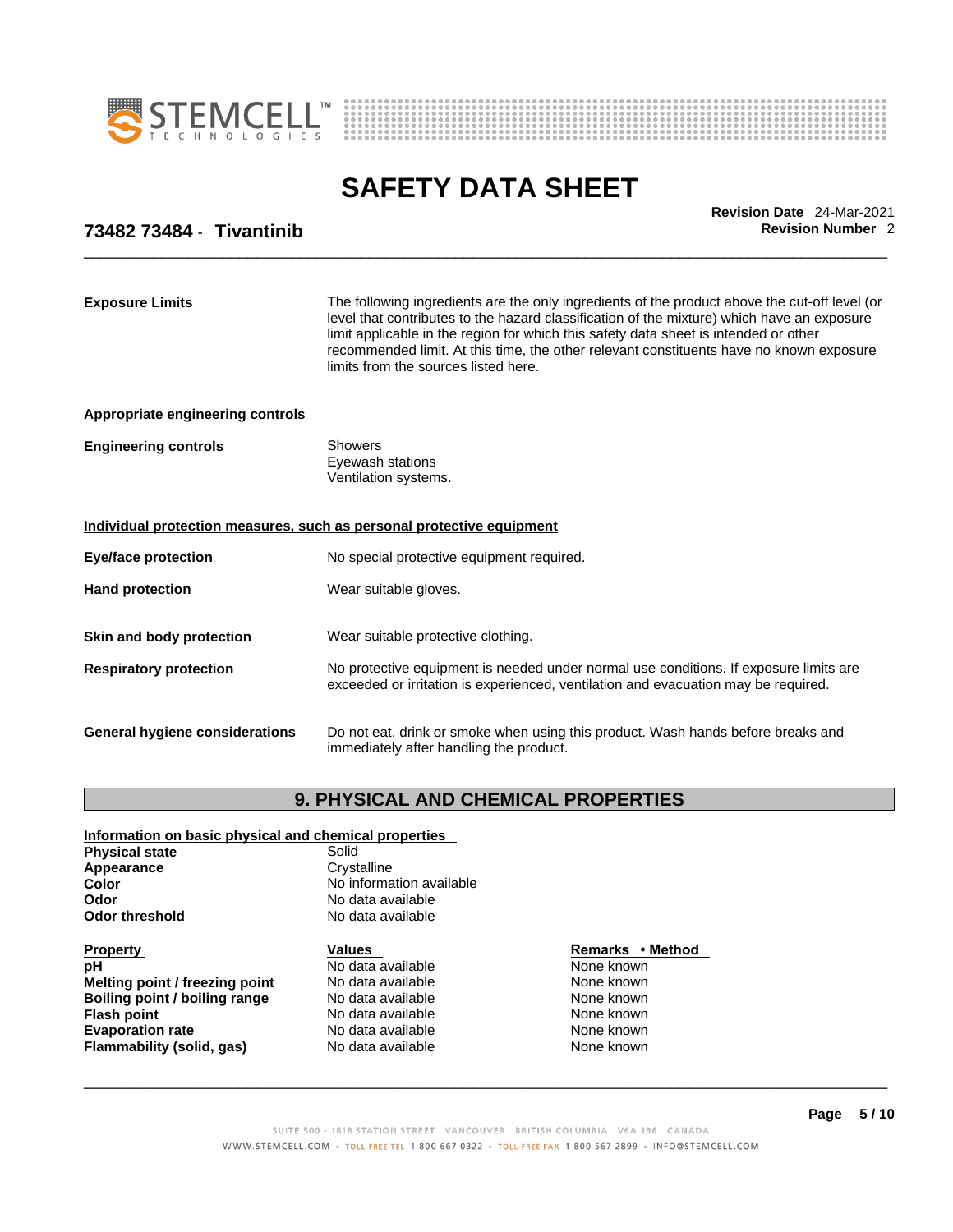



\_\_\_\_\_\_\_\_\_\_\_\_\_\_\_\_\_\_\_\_\_\_\_\_\_\_\_\_\_\_\_\_\_\_\_\_\_\_\_\_\_\_\_\_\_\_\_\_\_\_\_\_\_\_\_\_\_\_\_\_\_\_\_\_\_\_\_\_\_\_\_\_\_\_\_\_\_\_\_\_\_\_\_\_\_\_\_\_\_\_\_\_\_ **Revision Date** 24-Mar-2021

## **73482 73484** - **Tivantinib Revision Number** 2

**Flammability Limit in Air None known None known None known Upper flammability limit:** No data available **Lower flammability limit:** No data available **Vapor density No data available** None known **Solubility in other solvents** ~0.1 mg/mL in a 1:5 solution of

**Explosive properties** No data available **Oxidizing properties** No information available **Dynamic viscosity** 

**Other Information Molecular weight** 369.4 **Molecular formula**<br>**VOC Content** (%)

**Vapor pressure No data available Mone known**<br> **Vapor density No data available** Mone known **Relative density No data available** None known **Water solubility No data available** None known DMSO:PBS (pH 7.2); ~5 mg/mL in EtOH; ~20 mg/mL in DMF & DMSO; **Partition coefficient** No data available None known **Autoignition temperature No data available None known**<br> **Decomposition temperature** No data available **None known Decomposition temperature** No data available **None known**<br> **Kinematic viscosity No data available** None known **Kinematic viscosity No data available None known**<br> **None known**<br>
No data available **None known**<br>
None known

**Softening point**<br> **Molecular weight**<br> **Molecular weight**<br> **Molecular weight**<br> **Molecular weight**<br> **Molecular weight VOC Content (%)**<br>
Liquid Density<br>
No information available **Liquid Density**<br> **Bulk density**<br> **Bulk density**<br> **D** No information available **Bulk density** No information available

None known

## **10. STABILITY AND REACTIVITY**

| <b>Reactivity</b>                                                       | No information available.                 |
|-------------------------------------------------------------------------|-------------------------------------------|
| <b>Chemical stability</b>                                               | Stable under normal conditions.           |
| <b>Possibility of hazardous reactions</b> None under normal processing. |                                           |
| <b>Conditions to avoid</b>                                              | None known based on information supplied. |
| Incompatible materials                                                  | Strong acids. Strong oxidizing agents.    |
|                                                                         |                                           |

**Hazardous decomposition products** Carbon monoxide. Carbon dioxide (CO2). Nitrogen oxides (NOx).

## **11. TOXICOLOGICAL INFORMATION**

**Information on likely routes of exposure**

### **Product Information**

**Inhalation** Specific test data for the substance or mixture is not available.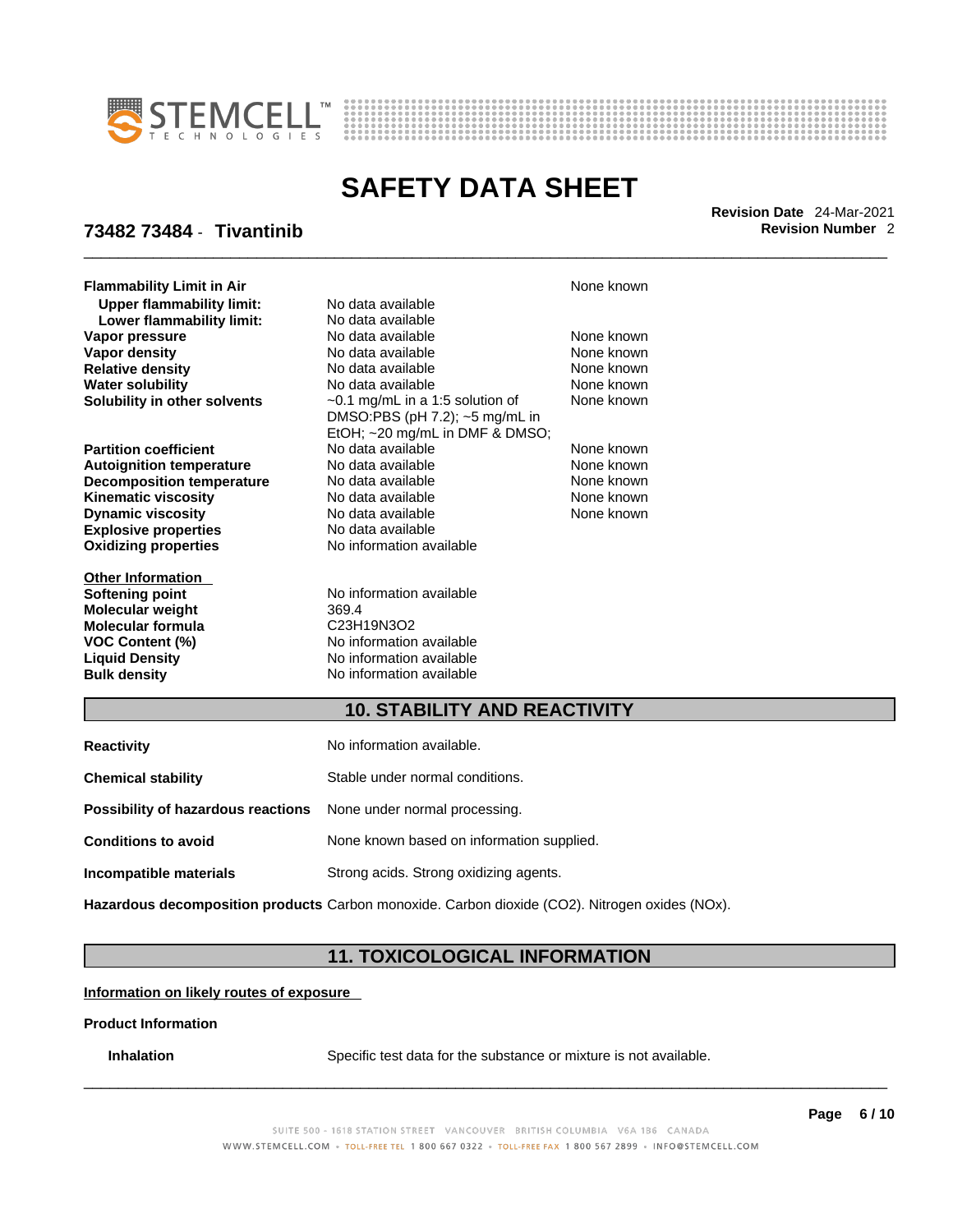



\_\_\_\_\_\_\_\_\_\_\_\_\_\_\_\_\_\_\_\_\_\_\_\_\_\_\_\_\_\_\_\_\_\_\_\_\_\_\_\_\_\_\_\_\_\_\_\_\_\_\_\_\_\_\_\_\_\_\_\_\_\_\_\_\_\_\_\_\_\_\_\_\_\_\_\_\_\_\_\_\_\_\_\_\_\_\_\_\_\_\_\_\_ **Revision Date** 24-Mar-2021

# **73482 73484** - **Tivantinib Revision Number** 2

| Eye contact                                                     | Specific test data for the substance or mixture is not available.                                                                                                                                                                                                                                                                                                                                                                                                                                                                                                                                                                   |
|-----------------------------------------------------------------|-------------------------------------------------------------------------------------------------------------------------------------------------------------------------------------------------------------------------------------------------------------------------------------------------------------------------------------------------------------------------------------------------------------------------------------------------------------------------------------------------------------------------------------------------------------------------------------------------------------------------------------|
| <b>Skin contact</b>                                             | Specific test data for the substance or mixture is not available.                                                                                                                                                                                                                                                                                                                                                                                                                                                                                                                                                                   |
| Ingestion                                                       | Specific test data for the substance or mixture is not available.                                                                                                                                                                                                                                                                                                                                                                                                                                                                                                                                                                   |
|                                                                 | Symptoms related to the physical, chemical and toxicological characteristics                                                                                                                                                                                                                                                                                                                                                                                                                                                                                                                                                        |
| <b>Symptoms</b>                                                 | No information available.                                                                                                                                                                                                                                                                                                                                                                                                                                                                                                                                                                                                           |
| <b>Numerical measures of toxicity</b><br><b>Acute toxicity</b>  |                                                                                                                                                                                                                                                                                                                                                                                                                                                                                                                                                                                                                                     |
| Unknown acute toxicity<br><b>Product Information</b>            | 100 % of the mixture consists of ingredient(s) of unknown toxicity<br>100 % of the mixture consists of ingredient(s) of unknown acute oral toxicity<br>100 % of the mixture consists of ingredient(s) of unknown acute dermal toxicity<br>100 % of the mixture consists of ingredient(s) of unknown acute inhalation toxicity (gas)<br>100 % of the mixture consists of ingredient(s) of unknown acute inhalation toxicity (vapor)<br>100 % of the mixture consists of ingredient(s) of unknown acute inhalation toxicity (dust/mist)<br>Delayed and immediate effects as well as chronic effects from short and long-term exposure |
| <b>Skin corrosion/irritation</b><br><b>Product Information</b>  | No information available.                                                                                                                                                                                                                                                                                                                                                                                                                                                                                                                                                                                                           |
| Serious eye damage/eye irritation<br><b>Product Information</b> | No information available.                                                                                                                                                                                                                                                                                                                                                                                                                                                                                                                                                                                                           |
| Respiratory or skin sensitization<br><b>Product Information</b> | No information available.                                                                                                                                                                                                                                                                                                                                                                                                                                                                                                                                                                                                           |
| Germ cell mutagenicity<br><b>Product Information</b>            | No information available.                                                                                                                                                                                                                                                                                                                                                                                                                                                                                                                                                                                                           |
| Carcinogenicity                                                 | No information available.                                                                                                                                                                                                                                                                                                                                                                                                                                                                                                                                                                                                           |
| <b>Reproductive toxicity</b>                                    | Classification based on data available for ingredients.                                                                                                                                                                                                                                                                                                                                                                                                                                                                                                                                                                             |
|                                                                 | <b>Product Information</b>                                                                                                                                                                                                                                                                                                                                                                                                                                                                                                                                                                                                          |
| <b>STOT - single exposure</b>                                   | No information available.<br><b>Product Information</b>                                                                                                                                                                                                                                                                                                                                                                                                                                                                                                                                                                             |
|                                                                 |                                                                                                                                                                                                                                                                                                                                                                                                                                                                                                                                                                                                                                     |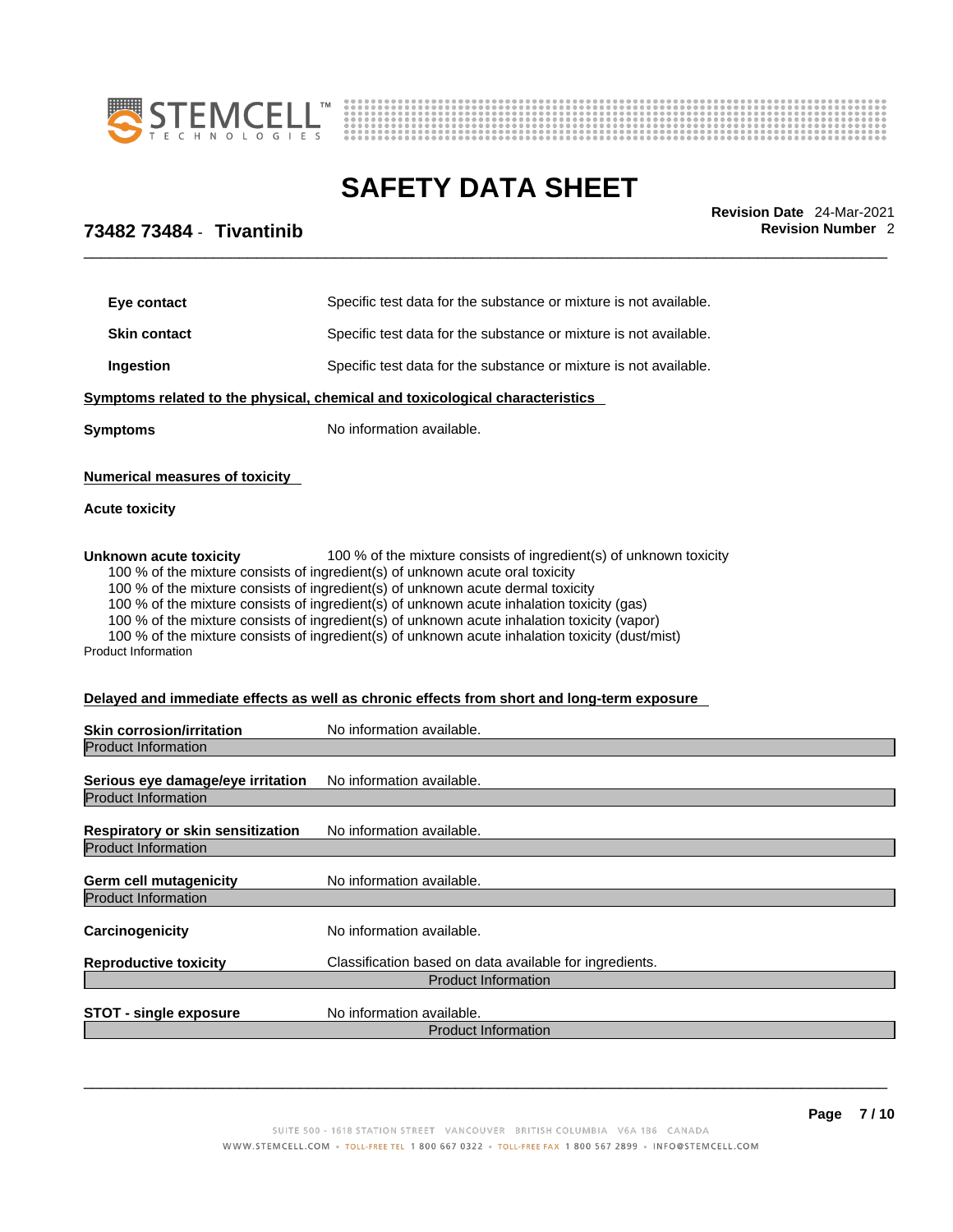



\_\_\_\_\_\_\_\_\_\_\_\_\_\_\_\_\_\_\_\_\_\_\_\_\_\_\_\_\_\_\_\_\_\_\_\_\_\_\_\_\_\_\_\_\_\_\_\_\_\_\_\_\_\_\_\_\_\_\_\_\_\_\_\_\_\_\_\_\_\_\_\_\_\_\_\_\_\_\_\_\_\_\_\_\_\_\_\_\_\_\_\_\_ **Revision Date** 24-Mar-2021

## **73482 73484** - **Tivantinib Revision Number** 2

| <b>STOT - repeated exposure</b> | May cause damage to organs.                                                                             |
|---------------------------------|---------------------------------------------------------------------------------------------------------|
|                                 | <b>Product Information</b>                                                                              |
| <b>Aspiration hazard</b>        | No information available.                                                                               |
|                                 | <b>12. ECOLOGICAL INFORMATION</b>                                                                       |
| <b>Ecotoxicity</b>              | The environmental impact of this product has not been fully investigated.<br><b>Product Information</b> |
| Persistence and degradability   | No information available.                                                                               |
| <b>Bioaccumulation</b>          | There is no data for this product.                                                                      |
| Other adverse effects           | No information available.                                                                               |

# **13. DISPOSAL CONSIDERATIONS**

| Waste treatment methods                |                                                                                                                    |  |
|----------------------------------------|--------------------------------------------------------------------------------------------------------------------|--|
| Waste from residues/unused<br>products | Dispose of in accordance with local regulations. Dispose of waste in accordance with<br>environmental legislation. |  |
| <b>Contaminated packaging</b>          | Do not reuse empty containers.                                                                                     |  |

# **14. TRANSPORT INFORMATION**

| DOT         | Not regulated |
|-------------|---------------|
| <u>TDG</u>  | Not regulated |
| <b>MEX</b>  | Not regulated |
| ICAO (air)  | Not regulated |
| IATA        | Not regulated |
| <b>IMDG</b> | Not regulated |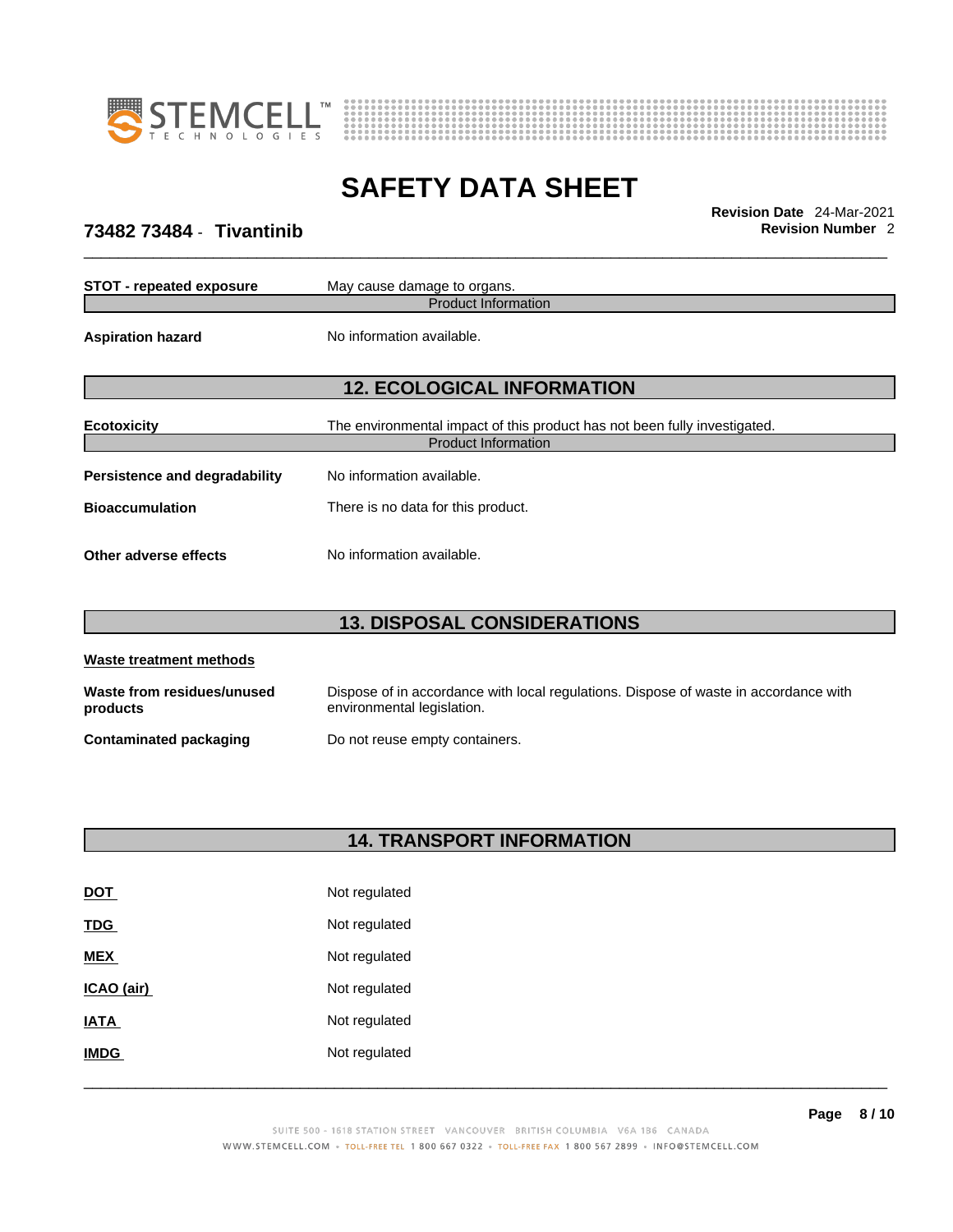



\_\_\_\_\_\_\_\_\_\_\_\_\_\_\_\_\_\_\_\_\_\_\_\_\_\_\_\_\_\_\_\_\_\_\_\_\_\_\_\_\_\_\_\_\_\_\_\_\_\_\_\_\_\_\_\_\_\_\_\_\_\_\_\_\_\_\_\_\_\_\_\_\_\_\_\_\_\_\_\_\_\_\_\_\_\_\_\_\_\_\_\_\_ **Revision Date** 24-Mar-2021

### **73482 73484** - **Tivantinib Revision Number** 2

| RID        | Not regulated |
|------------|---------------|
| <u>ADR</u> | Not regulated |

ADN Not regulated

### **15. REGULATORY INFORMATION**

| Does not comply |
|-----------------|
| Does not comply |
| Does not comply |
| Does not comply |
| Does not comply |
| Does not comply |
| Does not comply |
| Does not comply |
|                 |

 **Legend:** 

 **TSCA** - United States Toxic Substances Control Act Section 8(b) Inventory

 **DSL/NDSL** - Canadian Domestic Substances List/Non-Domestic Substances List

 **EINECS/ELINCS** - European Inventory of Existing Chemical Substances/European List of Notified Chemical Substances

 **ENCS** - Japan Existing and New Chemical Substances

 **IECSC** - China Inventory of Existing Chemical Substances

 **KECL** - Korean Existing and Evaluated Chemical Substances

 **PICCS** - Philippines Inventory of Chemicals and Chemical Substances

 **AICS** - Australian Inventory of Chemical Substances

### **US Federal Regulations**

### **SARA 313**

Section 313 of Title III of the Superfund Amendments and Reauthorization Act of 1986 (SARA). This product does not contain any chemicals which are subject to the reporting requirements of the Act and Title 40 of the Code of Federal Regulations, Part 372.

### **SARA 311/312 Hazard Categories Acute health hazard** No **Chronic Health Hazard** Yes **Fire hazard** No **Sudden release of pressure hazard** No **Reactive Hazard**

### **CWA (Clean WaterAct)**

This product does not contain any substances regulated as pollutants pursuant to the Clean Water Act (40 CFR 122.21 and 40 CFR 122.42).

### **CERCLA**